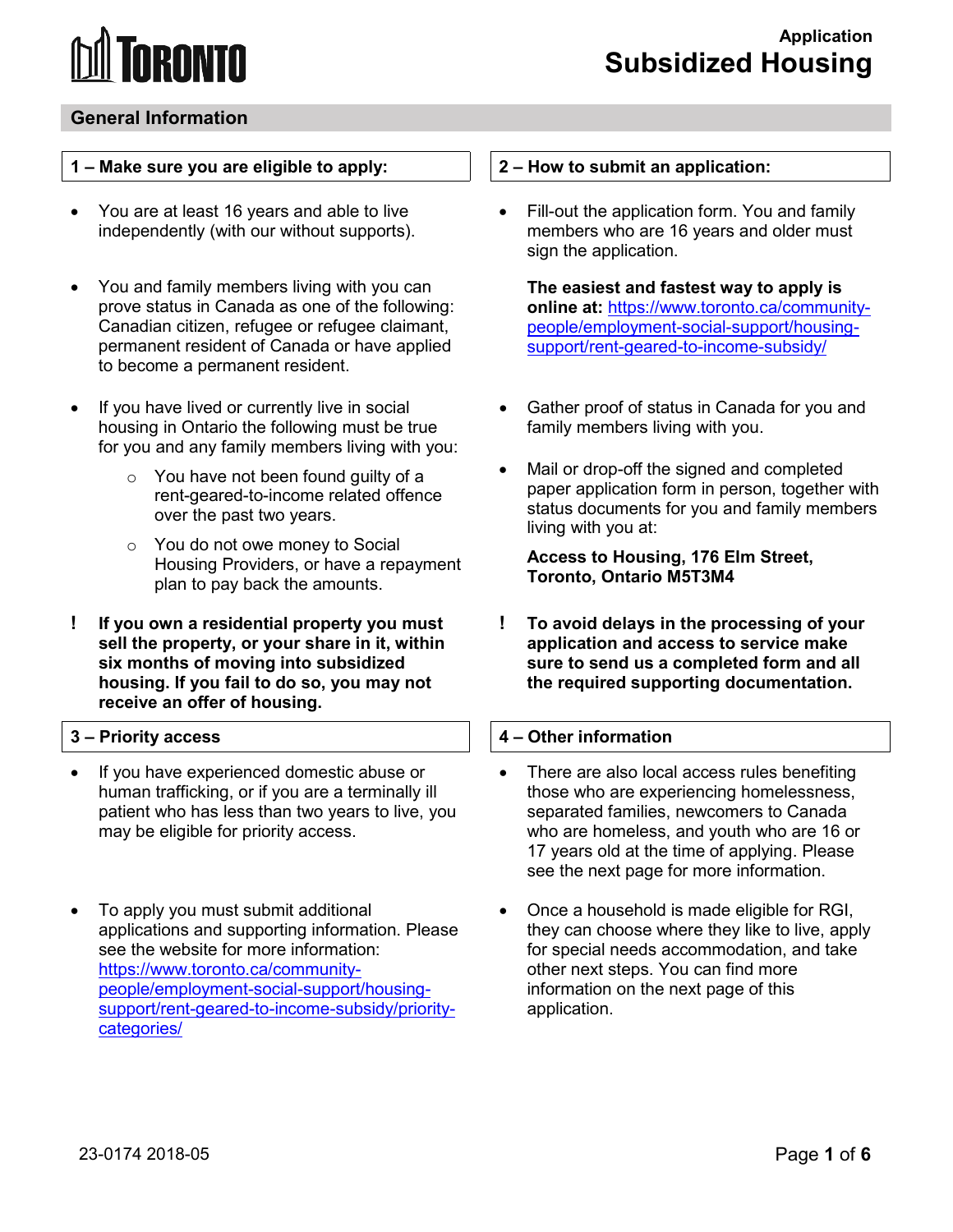#### **Next Steps & Important Information**

**Once You Submit Your Completed Application and Proof of Status Documents**. If you are eligible, you will be added to the waitlist and receive an acknowledgement letter and an application number. From there you may take a number of next steps, listed below.

 **Choose Area of Preference**. You can choose where to live in Toronto using our online update system. A list of buildings can be found on our website.

**Declare and Verify Special Circumstances**. You may be able to obtain priority access to housing.

Program. Please see the <u>website</u> for eligibility requirements, and to find out how to apply. **Abuse**. If you are a victim of domestic abuse or human trafficking you can apply for the Special Priority

priority access to subsidized housing. To learn more and how to apply see City of Toronto's <u>website</u>. **Terminal Illness**. If you are a terminally ill patient with less than two years to live, you may be eligible for

 from the shelter to verify your stay, or a letter from a community agency to verify your living circumstances. **Homelessness**. Please contact us if you are living in a shelter, or on the streets. You must provide a letter Information on services for those experiencing homelessness is available at[:www.toronto.ca/homelesshelp](http://www.toronto.ca/homelesshelp) 

 **Separated Families**. If you are separated from your children by the Children's Aid Society (CAS) because of lack of adequate housing, please provide a letter from CAS explaining the circumstances.

#### **Express and Demonstrate Special Needs**

**Wheelchair Accessible & Modified Unit**. You may demonstrate that you need to live in a wheelchair accessible building (e.g., ramps, automatic doors/doorways).

You may be eligible for a modified unit. These units are reserved for applicants who are physically disabled and in a wheelchair on a full-time basis. Modifications may vary by unit and can include features such as grab bars, lowered countertops, and wider doorframes.

 caregiver. In some cases medical equipment may also qualify you for an additional bedroom. **Additional Bedroom**. You may request an additional bedroom if you require overnight care from a

 form. To access the form and for more information please visit City of Toronto's website. To request a modified unit, or an additional bedroom, you and your physician must complete a separate

 The City of Toronto may ask for other supporting documentation, such as court orders, when a member of the household has shared-custody or access rights to a child, and is requesting an additional bedroom for that child. Please see City of Toronto's <u>Occupancy Standards</u> for more details.

**Keep in Contact**. Keep your application up to date.

You have to keep in touch with Access to Housing <u>at least once a year</u> and report any changes to your cancellation of your application. address, phone number, family members' information, and income. Failure to do so may result in the

Live Birth to add the child(ren) to your application. If any household members are expecting children, you have to provide the Birth Certificate or Statement of Live Birth to add the child(ren) to your application. 23-0174 2018-05 Page **2** of **6**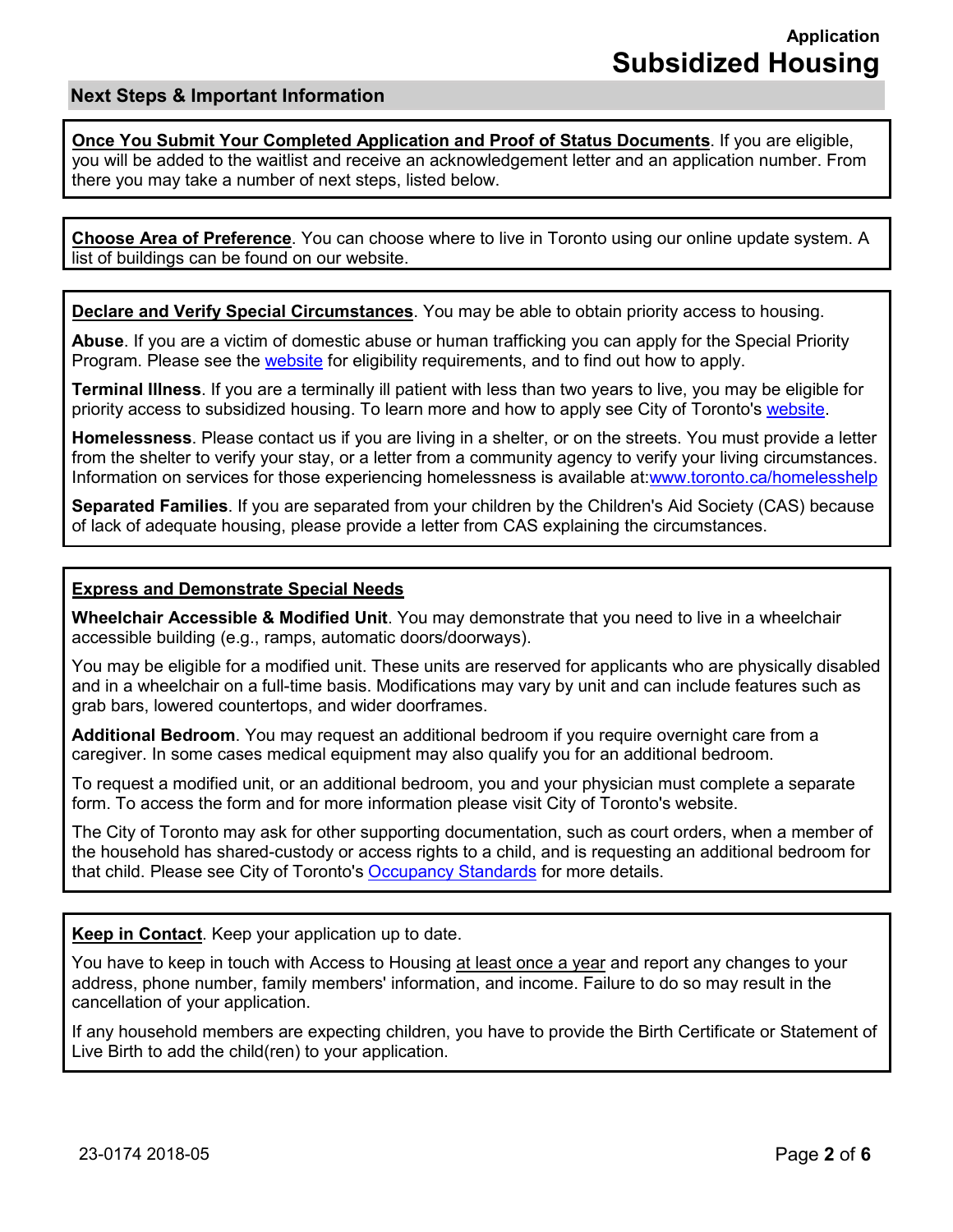### **Contact Information** *Contact Information*

#### **I. Main Applicant Information**

Please provide your first and last names as it appears on your status ID document.

| <b>First Name</b> | Last Name |
|-------------------|-----------|
|                   |           |
|                   |           |

| I Identify My Gender As | Date of Birth (yyyy-mm-dd) |  |  |  |
|-------------------------|----------------------------|--|--|--|
| Choose an Item          |                            |  |  |  |

| My Status in Canada Is                      | Choose an Item                                                                                       |
|---------------------------------------------|------------------------------------------------------------------------------------------------------|
|                                             | Status may be one of the following: Canadian Citizen, Permanent Resident (PR) of Canada, Applied for |
| Canadian PR; Refugee; or, Refugee Claimant. |                                                                                                      |

My Proof of Status Document Is

Choose an Item

For a full list of acceptable IDs, please see City of Toronto's website. The list includes documents such as Birth Certificate, Citizenship Card, PR Card, Refugee approval documents with valid expiry dates.

| Mailing Address (please provide a full and safe mailing address so we can send you information directly) |                    |                          |  |  |
|----------------------------------------------------------------------------------------------------------|--------------------|--------------------------|--|--|
| <b>Street Number</b>                                                                                     | <b>Street Name</b> | <b>Suite/Unit Number</b> |  |  |
|                                                                                                          |                    |                          |  |  |
|                                                                                                          |                    |                          |  |  |
| Postal Code                                                                                              | City/Town          | Province                 |  |  |
|                                                                                                          |                    |                          |  |  |
|                                                                                                          |                    |                          |  |  |

|                      | Current Address (if different from mailing address above) |          |  |
|----------------------|-----------------------------------------------------------|----------|--|
| <b>Street Number</b> | <b>Street Name</b><br>Suite/Unit Number                   |          |  |
|                      |                                                           |          |  |
|                      |                                                           |          |  |
| Postal Code          | City/Town                                                 | Province |  |
|                      |                                                           |          |  |
|                      |                                                           |          |  |

| Telephone Number | Email Address (e.g., name@email.com) |  |  |
|------------------|--------------------------------------|--|--|
|                  |                                      |  |  |
|                  |                                      |  |  |

Answering the following voluntary, self-identification question informs the design of programs and services that serve the Indigenous population. The answer will not directly impact an individual or household's access to RGI assistance.

| 1. Are you indigenous? | $\Box$ YFS | $\Box$ NO | $\Box$ Prefer not to answer |
|------------------------|------------|-----------|-----------------------------|
|------------------------|------------|-----------|-----------------------------|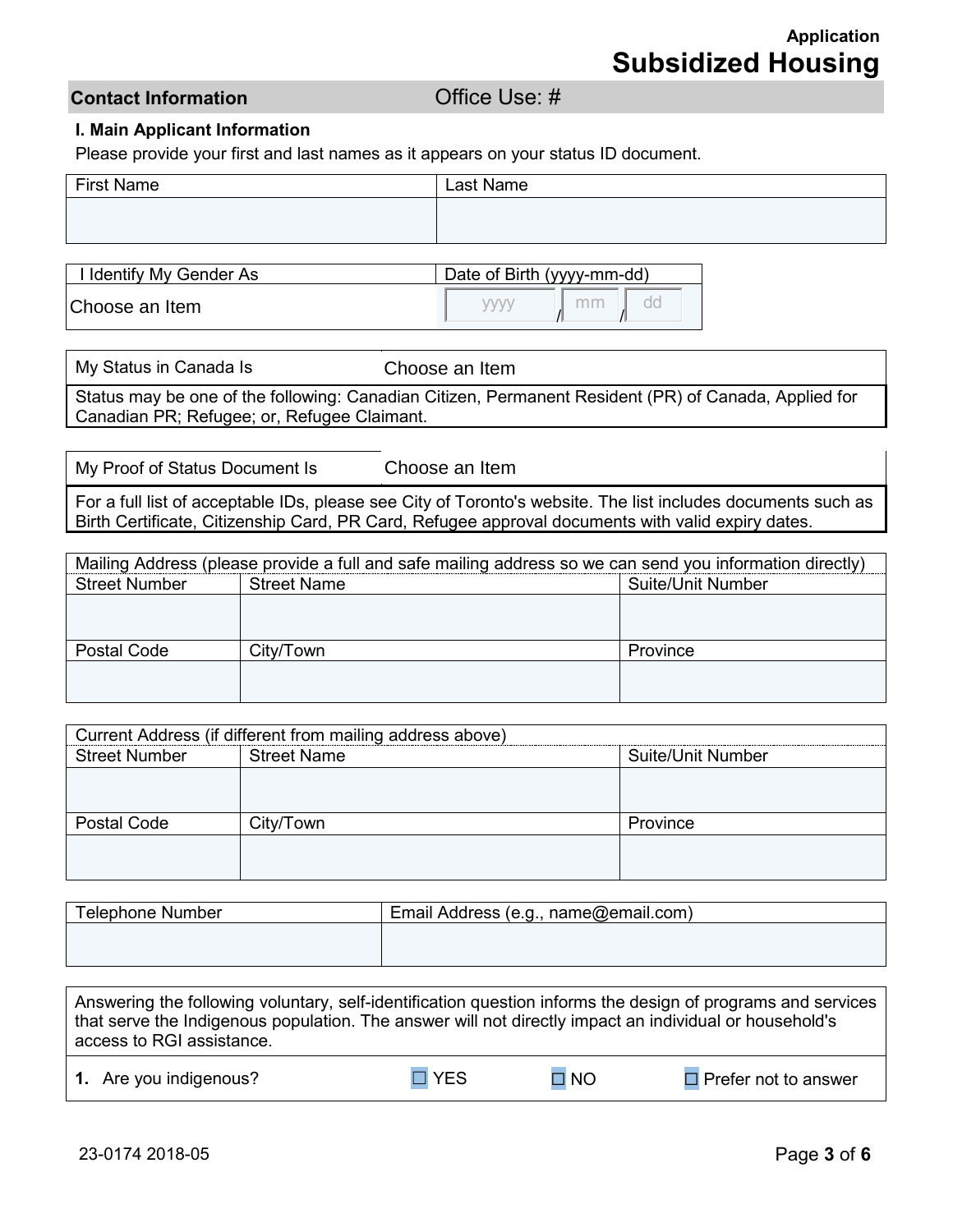#### **Contact Information**

#### **II. Secondary Contact Information**

 By providing a secondary contact, you are authorizing the release of personal information about your application to the alternate contact and/or the Agency you identify.

| Alternate Contact Name (First, Last) |  |
|--------------------------------------|--|
| Relationship to the Main Applicant   |  |
| Agency/Shelter Name (if applicable)  |  |

| Address and Telephone Number:                               |                    |                        |  |  |  |
|-------------------------------------------------------------|--------------------|------------------------|--|--|--|
| -----------------------------------<br><b>Street Number</b> | <b>Street Name</b> | <b>Apt/Unit Number</b> |  |  |  |
|                                                             |                    |                        |  |  |  |
|                                                             |                    |                        |  |  |  |
| Postal Code                                                 | City/Town          | Province               |  |  |  |
|                                                             |                    |                        |  |  |  |
|                                                             |                    |                        |  |  |  |
| <b>Telephone Number</b>                                     |                    |                        |  |  |  |
|                                                             |                    |                        |  |  |  |
|                                                             |                    |                        |  |  |  |
|                                                             |                    |                        |  |  |  |

#### **Current Housing Questionnaire**

| Are you living in subsidized housing? | $\Box$ YES | $\square$ NO |
|---------------------------------------|------------|--------------|
|---------------------------------------|------------|--------------|

If you are living in a shelter or on the streets, let us know and verify your living circumstances. Please see the last page of this application under **Next Steps & Important Information.** 

If you need access to housing to flee domestic abuse or human trafficking, please see the Special Priority Program on our **website** to learn more about eligibility and how to apply.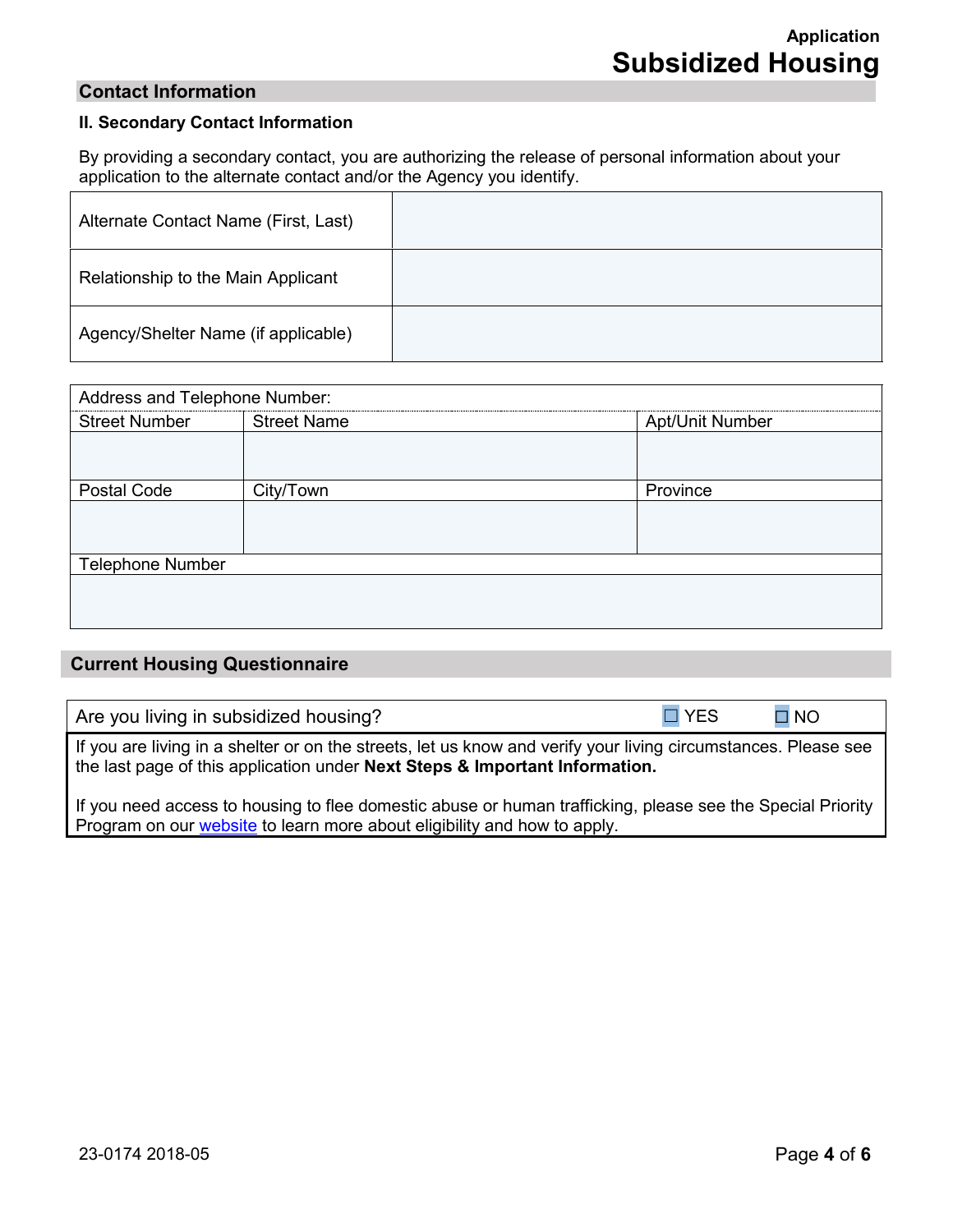## **Application Subsidized Housing**

#### **Household Information – Please Complete The Table Below**

#### **Income**

By reporting your income, Access to Housing can determine if there are other housing benefits and services that meet your need.

Please provide your yearly income before taxes, and the income of each member of the household who is 16 years or older, as reported on **Line 150** of the latest **Notice of Assessment (NOA)** document, issued by the Canada Revenue Agency. Children of the household who are full-time students [at a primary or secondary school, or a post-secondary institution] do not need to report income. You can find more information about reporting income on City of Toronto's website.

#### **! You need to have income to receive RGI assistance. When you receive an offer of housing you will be required to provide proof of income. If you do not have income, you would be required to seek income (e.g. Ontario Works).**

| First Name, Last Name | Relationship<br>to Main<br>Applicant | Date of Birth<br>(yyyy/mm/dd) | Status in<br>Canada                  | Gender<br>Identity | Yearly<br>Income<br>Before Tax | Main Income<br>Source (Choose<br>one or more) | Indigenous<br>Self-ID<br>(Check if<br>Yes) |
|-----------------------|--------------------------------------|-------------------------------|--------------------------------------|--------------------|--------------------------------|-----------------------------------------------|--------------------------------------------|
| $1 -$                 | <b>Self</b>                          | dd<br>mm<br>уууу              | Choose From Drop down Choose an Item |                    | \$                             | Employment Income                             |                                            |
| $2 -$                 |                                      | dd<br>mm<br>уууу              | Choose From Drop down Choose an Item |                    | \$                             | Choose an Item                                |                                            |
| $3-$                  |                                      | dd<br>mm<br>уууу              | Choose From Drop down Choose an Item |                    | \$                             | Choose an Item                                |                                            |
| $4-$                  |                                      | dd<br>уууу<br>mm              | Choose From Drop down Choose an Item |                    | \$                             | Choose an Item                                |                                            |
| $5-$                  |                                      | dd<br>mm<br>уууу              | Choose From Drop down Choose an Item |                    | \$                             | Choose an Item                                |                                            |